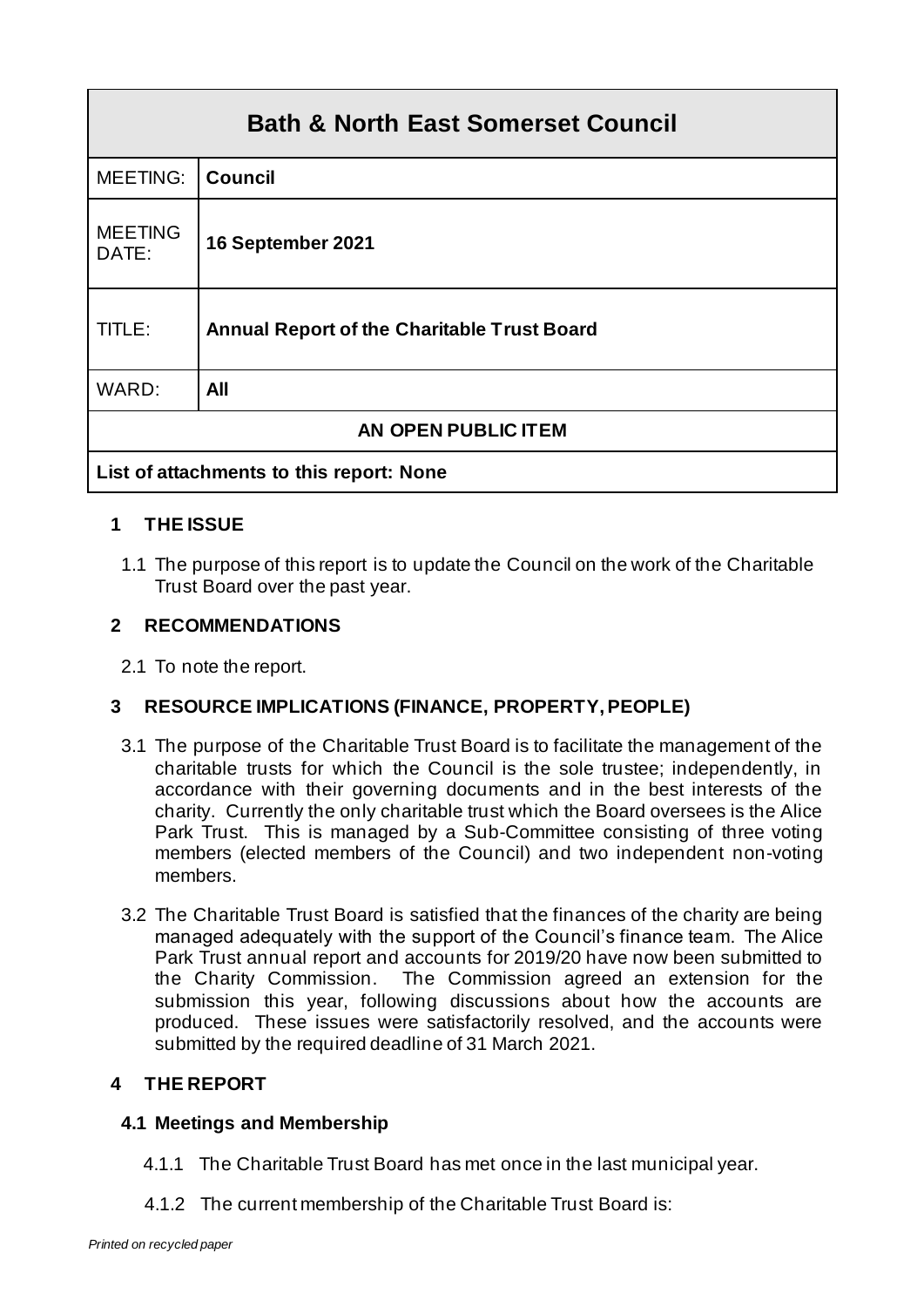Cllr David Wood (Chair)

Cllr Rob Appleyard

Cllr Sally Davis

Cllr Mark Roper

Cllr Joanna Wright

Graham Page (Independent Member)

# **4.2 Activities Undertaken**

- 4.2.1 The Charitable Trust Board received the Annual Report of the Alice Park Trust Sub-Committee on 29 June 2021 and is satisfied that the Alice Park Trust is:
	- Being managed in pursuit of its charitable purposes.
	- Financially solvent.
	- Acting within the requirements of its governing documents.
	- Dealing with its regulatory and public accountability obligations.

# **4.3 Finances of the Alice Park Trust Sub-Committee**

- 4.3.1 Expenditure incurred for Alice Park Trust in 2019/20 was £87,820; this was offset by income of £58,628.
- 4.3.2 The deficit of £29,192 has been subsidised from the Bath & North East Somerset Council Parks revenue budget, to ensure the Trust operates on a going concern basis. This is the same process that has been undertaken in previous years. One of the priorities for the Trust is to become more financially independent of the Council.
- 4.3.3 Net Assets of the Trust are valued at a historic cost of £189,476. Net assets include investments held, land at Alice Park, car park, cottage number one, tea chalet and storage shed, public conveniences, tennis courts, garden shelter and play equipment.
- 4.3.4 The accounts for 2019/20 have been prepared by the Council's Finance team and have been independently examined by One West.
- 4.3.5 The accounts for the Trust are prepared on a cash basis, in line with reporting requirements and guidelines issued by the Charity Commission.
- 4.3.6 An annual report for the Trust has also been prepared for submission to the Charity Commission.
- 4.3.7 Subject to Covid closures, the park was open for public access throughout the year, including use of the tennis courts and tea chalet, and has been suitably maintained. The cottage property was let, and the income used in the upkeep of the park.